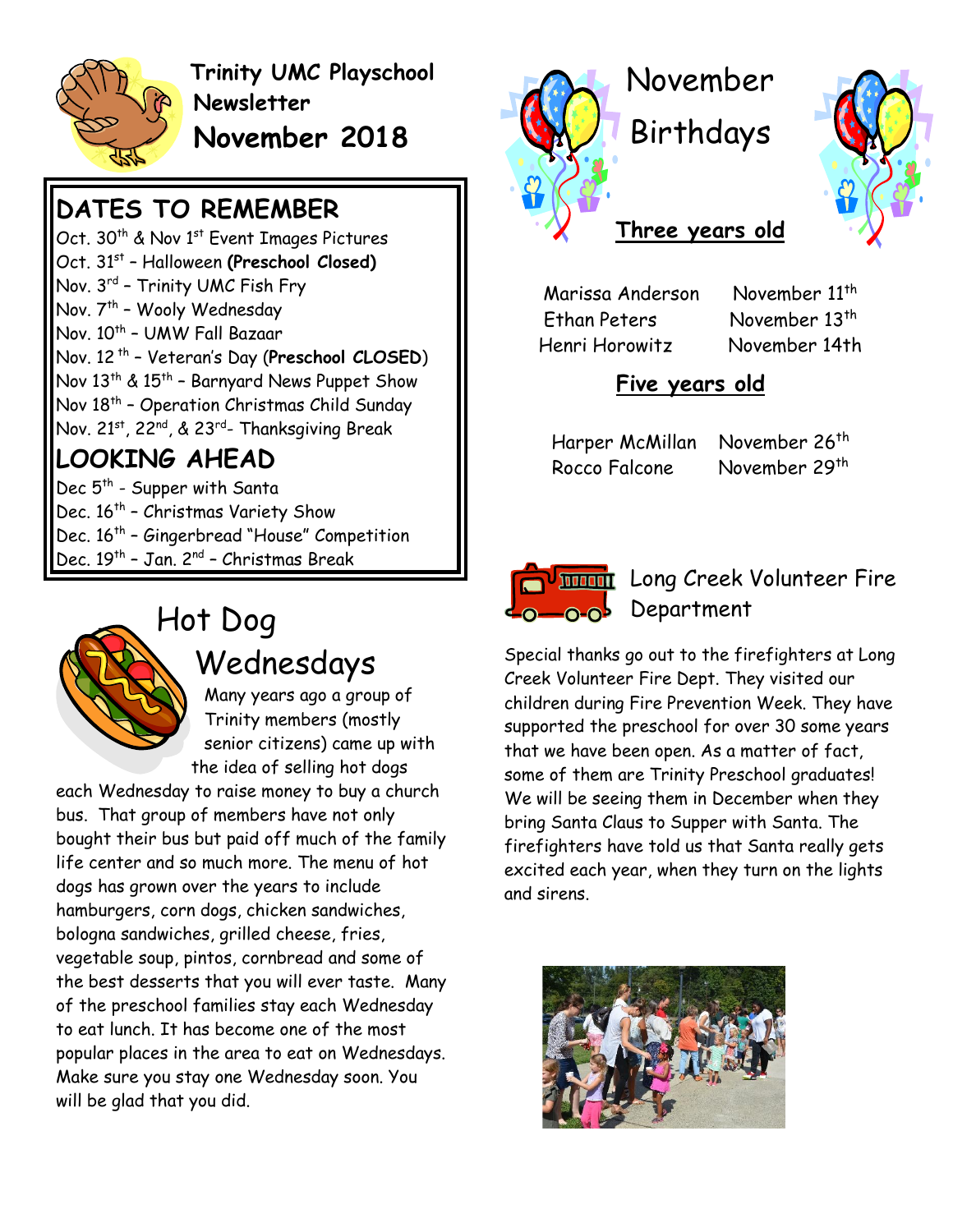# **With Love from Claudia**

Wow, the month of October has been quite an experience. First the chemo medication was too strong for me, which cause a UTI. The Oncologist's office forgot to send in the sample test and it took me four days to get on antibiotics. By that time, it had become a kidney infection. I was coming to work a couple of weeks ago, feeling good. Before I got here, I was very weak, and Miss Susan immediately went into action, using her big girl voice. She told me what I was going to do and what I was not going to do. Bryan Carey, one of our policeman daddies was here but could not get anything but a weak pulse and my blood pressure was so low, it would not even read. When the medics arrived, they told me my heart was in A-fib and they needed to take me to the hospital. It was one scary day for my two children. After they got me stable, they sent me to ICU. They gave me medication for two days and a nurse woke me at 4:30 in the morning and told me to look at the monitor. My heart had reset and was back in rhythm. To be vey honest, I don't think I could have handled any of it, if not for the lesson my Daddy taught me years ago.

At our house when I was growing up, we always had prayer at mealtime (God is Good, God is Great) and before we went to bed (Now I Lay Me Down to Sleep). Quite often during the day, I would hear my mother pray. It would always start out, Dear Heavenly Father and end with Amen, They were beautiful prayers and it always made me feel good to hear her pray. When I was about seven or eight, I realized that I had never heard my Daddy pray… I wondered, so one day…..

#### *Daddy, do you pray?*

**Sure, I talk to God, every day**. (*Talk to God, I wondered, Did he answer my question?)*

**Jack, (That was his nickname for me; we will get into that story at another time.) But, the best advice, I can give you about prayer is, Don't Ever Say Amen.)**

*At the time, that statement made no sense what so ever, but I remembered it. That was the way Daddy was. When we questioned him about life, he would only tell us what we were ready to hear, and the rest of the lesson would come when we were older.*

Years later, we got into the discussion of prayer again. Daddy explained that he and God had an open dialog. Daddy was a truck driver and he spent many hours on the road talking with God. There was nothing off limits, that the two of them could not talk about. Daddy explained that we were all God's children and could talk to God about anything. It changed everything with my relationship with God. We were closer than ever before. He was not sitting in Heaven waiting for me to call on Him, but He was walking beside me every step on the way. Sometimes we walk in silence and sometimes I tell him about my day.



[This Photo](http://www.newbeginningsittakescouragetochange.org/2011/09/daily-portion-confessions-from-my-heart.html) by Unknown Author is licensed unde[r CC BY-NC-ND](https://creativecommons.org/licenses/by-nc-nd/3.0/)

Just remember, like any good parent, our Father God wants to hear everything we have to say and if we slow down and listen, He will talk back to us.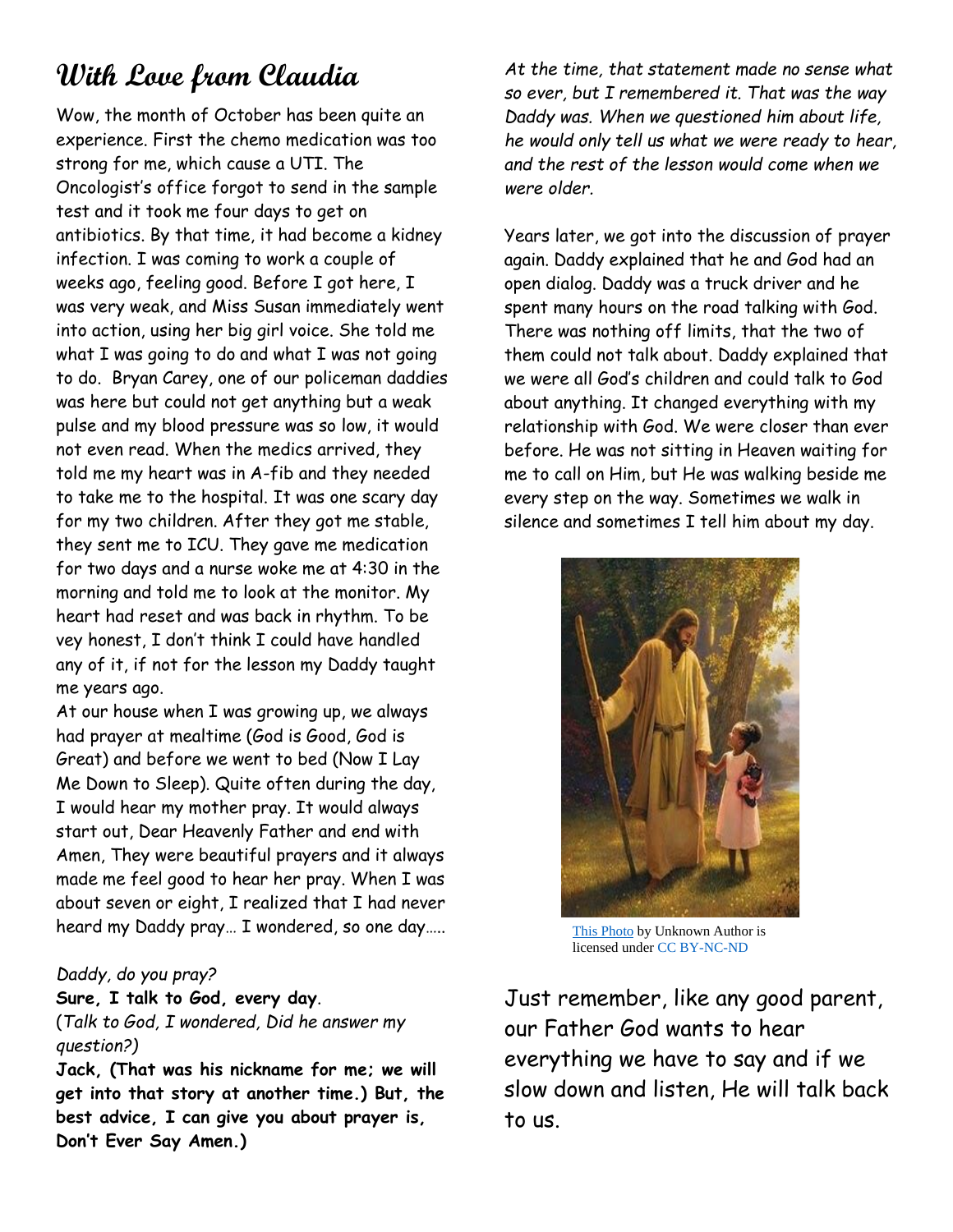#### **Operation Christmas Child 2018**



Don't forget that the deadline for returning your filled Samaritan Purse box is Friday, November the  $16<sup>th</sup>$  unless you are planning on being at Trinity on Sunday the  $18^{\text{th}}$ . Some of the

children that receive theses boxes don't know what it feels like to have a full stomach, their own bed, much less their own bedroom. Most of the children who will receive shoeboxes have never received a gift of any kind. That small box filled with small toys, school supplies and hygiene items is grander to them than if you were to give your child the whole toy store.

# Walk for Wishes

We had another great day as the kids from Trinity walked a lap around the church to raise money for Walk for Wishes. They collected 1,531 pennies, 542 nickels, 542 dimes, 533 quarters, 17 one dollar bills, 1 five dollar bill, 2 ten dollar bills, and 1 twentydollar bill, an Arabic coin, a British pound, a few Canadian





coins, a smashed old penny, and a penny smashed and turned in to a butterfly, giving us a grand total for Team Isaiah of \$291.86.

#### **THANK YOU, PARENTS!**







# Kids Say The Cutest Things

We asked the kids in Miss Susan's class, if they could plan the perfect family menu for Thanksgiving what would it be?

Behera, Shiny: cucumber & Parrado Black, Jake: chicken nuggets w/cheese on top Blount, Brayden: cheese & meat Bostic, Judah: Pizza, Peanut, Butter and Jelly Sandwich, and for dessert a popsicle and ice cream Bringardner, David: brownies & bugs Dempsey, Lucas: chocolate & vanilla cake Estill, Mila: mashed potatoes, chicken & ice cream Falcone, Rocco: hot dogs, waffles & pancakes Funk, Caroline: fruit pouch & goldfish Hartsell, Lylah: chicken, mac n cheese & green beans Joyner, Addison:: turkey, broccoli & corn

Joyner, Callie: turkey & muffins McMillan, Harper: cupcakes & doughnuts w/sprinkles & a cherry on top Ray-Taylor, Elliana: cupcakes & cake Tran, Sonny: ice cream, gum & cereal Udell, Sonora: beef, pie & strawberry ice cream White, Logan: bacon, yogurt & cheese sticks Wilmoth, Braxton: mac n cheese & maple cake Wuertemberger, Elsa: chicken & pancakes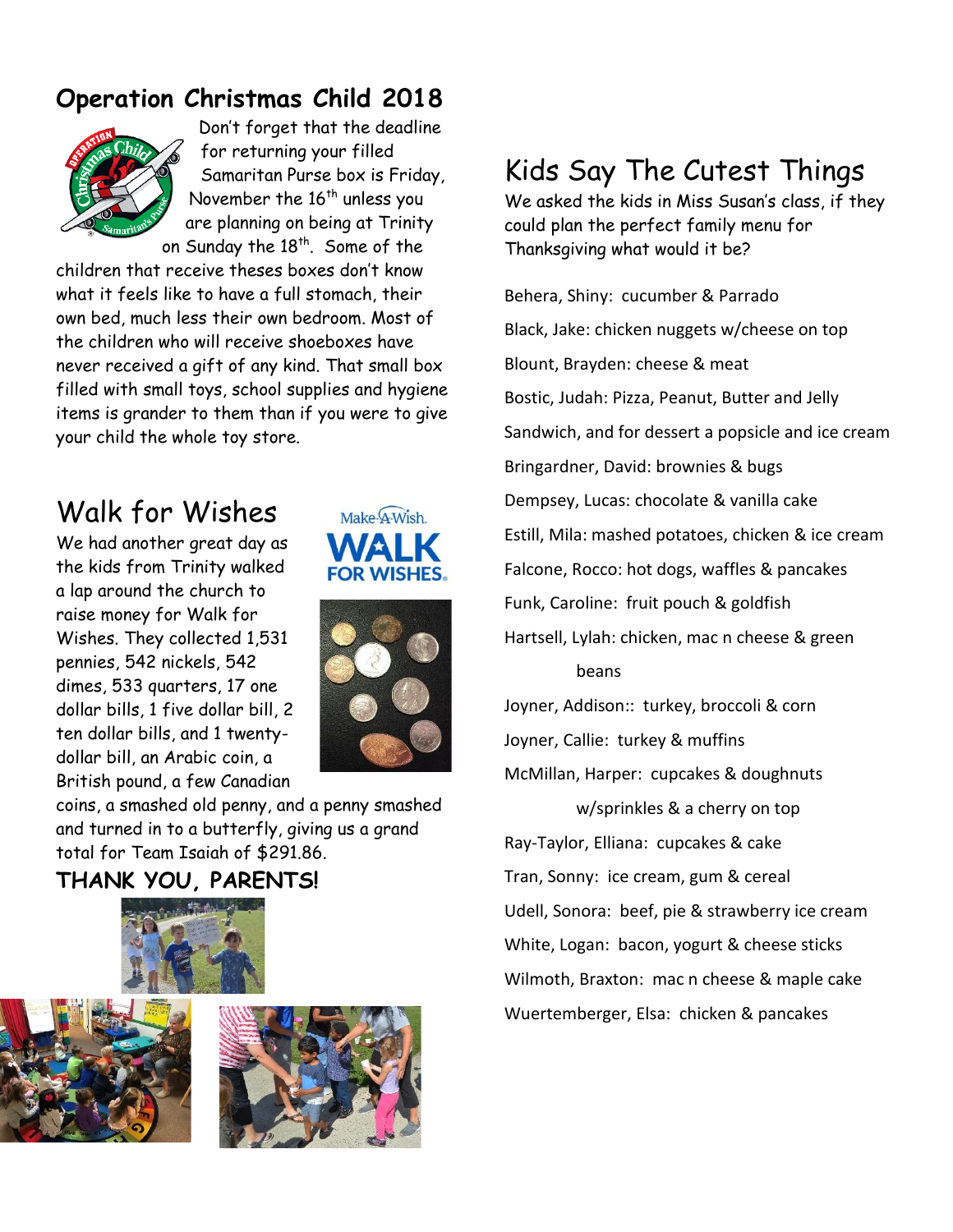

#### Fun, Fellowship, Food, Crafts, Gifts, and Great Finds!

#### Trinity UMC Fall Bazaar Saturday, November 10, 2018 8:00am-1:00pm

This is a great time to start thinking about Christmas gifts too! Please plan to come out and enjoy fellowship, shopping, and FUN!



**SATURDAY, NOVEMBER 3rd 4:00pm – until FLOUNDER, CATFISH, SHRIMP, FRIES, SLAW, HUSHPUPPIES \$10.00 per plate** Come early. They cook as much as they possibly can but have run out a few times. It is that good! Sponsored by - Trinity United Methodist Men

# neake

**A Sneaker Recycling Organization** We are now raising money for the mission trip to Heart Butte, Montana to spend time on the Blackfoot Indian Reservation. While there the team will make house repairs and have fellowship with the Native Americans. The sneaker recycling org will pay us one dollar for each pair of old sneakers that are still wearable and 50 cents even if they are not. Please check out yours and your kids closets and bag them up and put them in "Miss" Shelly's office.



Two Special Church Events

Christmas Variety Show Are you a star, just ready to be discovered? If so, here is your chance. The church is having Christmas Variety on December the 16<sup>th</sup> giving you plenty of time to perfect your act. If interested call the church secretary, Ronna Privette, at 704-399-1684 ext.10. We will announce the time later if you would just like to watch.

Gingerbread Competition

All you bakers we will also be having a Gingerbread house competition. There will be more information in your December newsletter.